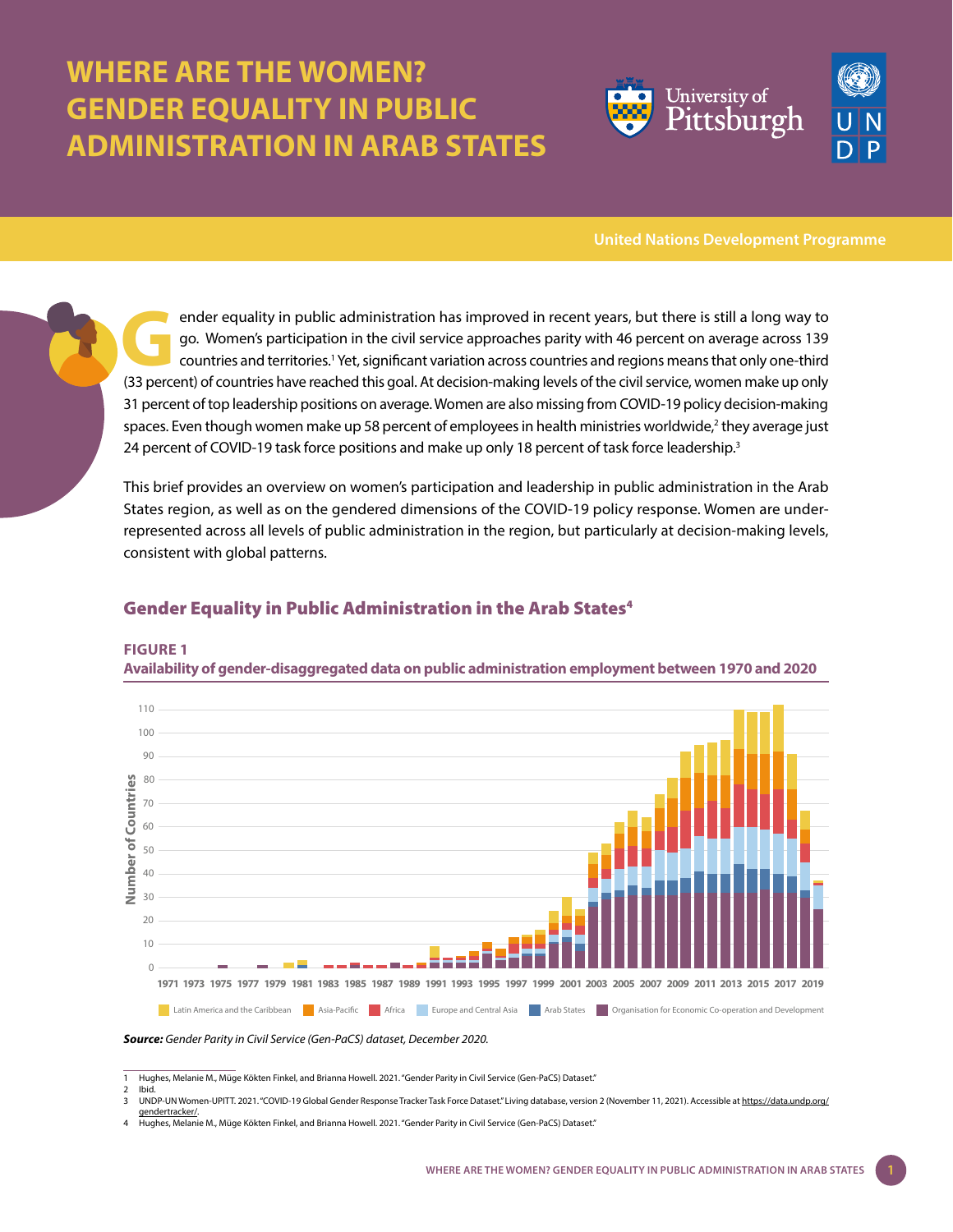The availability of gender-disaggregated data has improved over time in every region of the world, including in the Arab States. In this region, there are 14 countries or territories with gender-disaggregated data available on at least one dimension of public administration (see appendix). Thirteen countries have data available on overall employment, eight on decision-making, and seven have ministry-level data. Intersectional data remains a large gap in the region: data on age is available for only five countries, race/ethnicity in three countries, and disability in two countries.

**FIGURE 2**





*Note: The graph indicates the overall share of women in public administration for countries in the Arab region using the most recent year of data available. Data prior to 2015 are excluded.* 

*Source: Gender Parity in Civil Service (Gen-PaCS) dataset, December 2020.*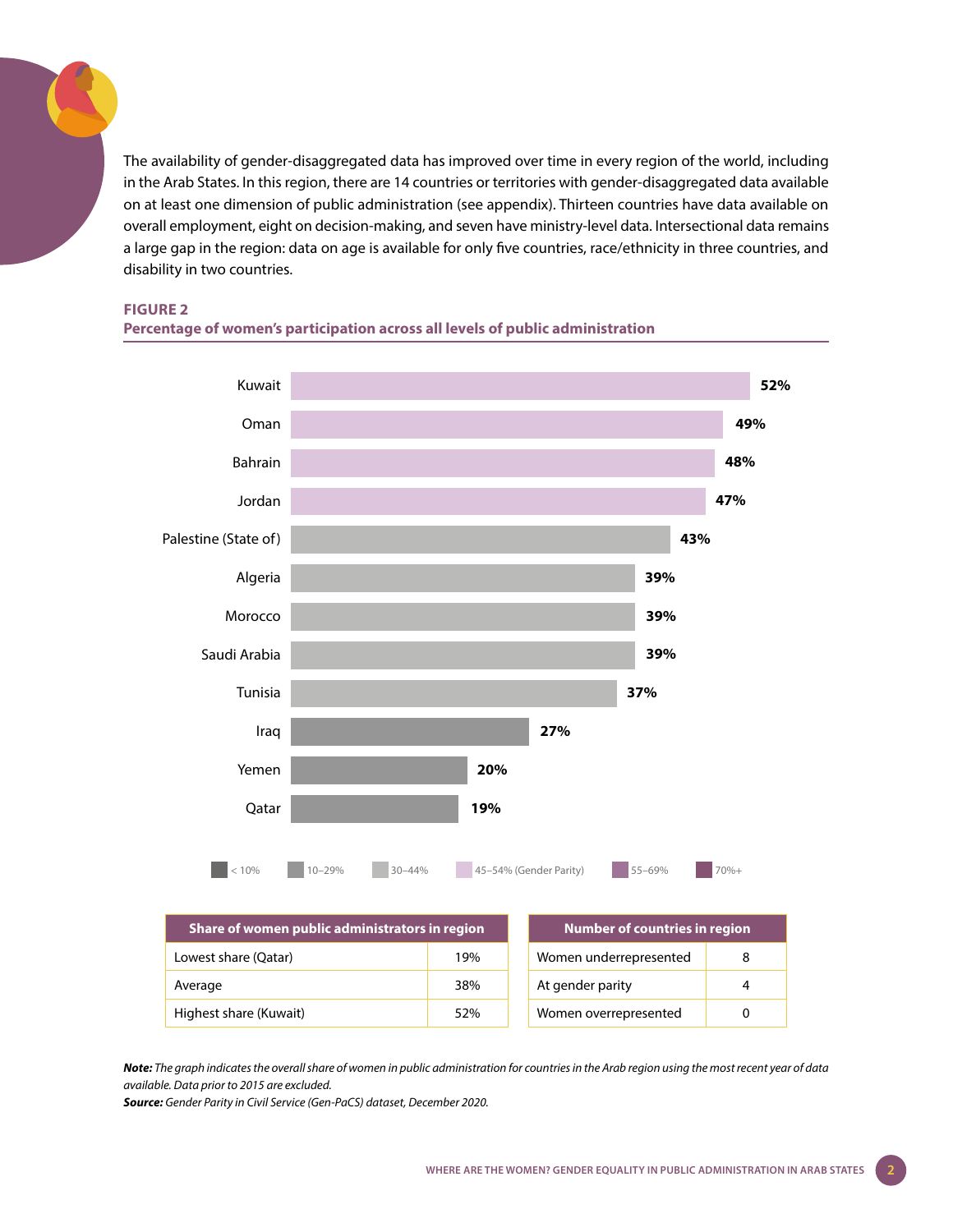#### Women's participation in public administration

In the 12 countries in the Arab States region with recent available data,<sup>5</sup> women account for 38 percent of civil servants at large, below the threshold of gender parity.<sup>6</sup> At the country level, four countries reach gender parity: Bahrain, Jordan, Kuwait, and Oman. Of these, Bahrain and Oman stand out for their consistent reporting of gender-disaggregated civil service data with a high rate of women's participation; both countries have regularly reported overall rates of women's participation of at least 40 percent for every year between 2010 and 2018. Women are not overrepresented in any country in the region. Women's underrepresentation is persistent since 2015 in the other eight countries and territories with relevant data (Algeria, Iraq, Morocco, Qatar, State of Palestine, Saudi Arabia, Tunisia, and Yemen). Women are the most underrepresented in Qatar and Yemen, where they make up only 19 and 20 percent of public administrators, respectively.

## Women in public administration decision-making positions



## **FIGURE 3**

**Share of women among public administration decision-making positions**

*Note: Data is displayed for most recent year available. Data prior to 2015 is excluded. Source: Gender Parity in Civil Service (Gen-PaCS) dataset, December 2020.*

Women are underrepresented at all levels of decision-making in public administration in the Arab States. The gender disparity is most noticeable at the highest levels of decision-making. In these top leadership positions, women make up only 12 percent of public administrators across four countries/territories with available data. Women are also absent from the next highest decision-making level of senior managers. In the seven countries/territories with available data, women make up only 13 percent of senior management positions in public administration. Across these two highest levels, women make up less than 10 percent of decision-makers in Oman, Saudi Arabia, and the State of Palestine. At the lowest level of decision-making measured, managers within the civil service, women make up 24 percent of members across five countries/territories with available data. Women are best represented at decision-making levels in Tunisia, where they comprise 36 percent of senior managers and 40 percent of all managers. Women do not reach more than 30 percent of decision-makers at any level in any of the other seven countries/territories with available data.

<sup>5</sup> Countries with data from prior to 2015 were excluded from this analysis. Data points are calculated using the most recent year of data available.

<sup>6</sup> Parity is defined as an equal number of men and women, however small deviations from 50 percent women and men are expected, in some cases simply because of an odd number<br>of positions. This brief therefore considers parit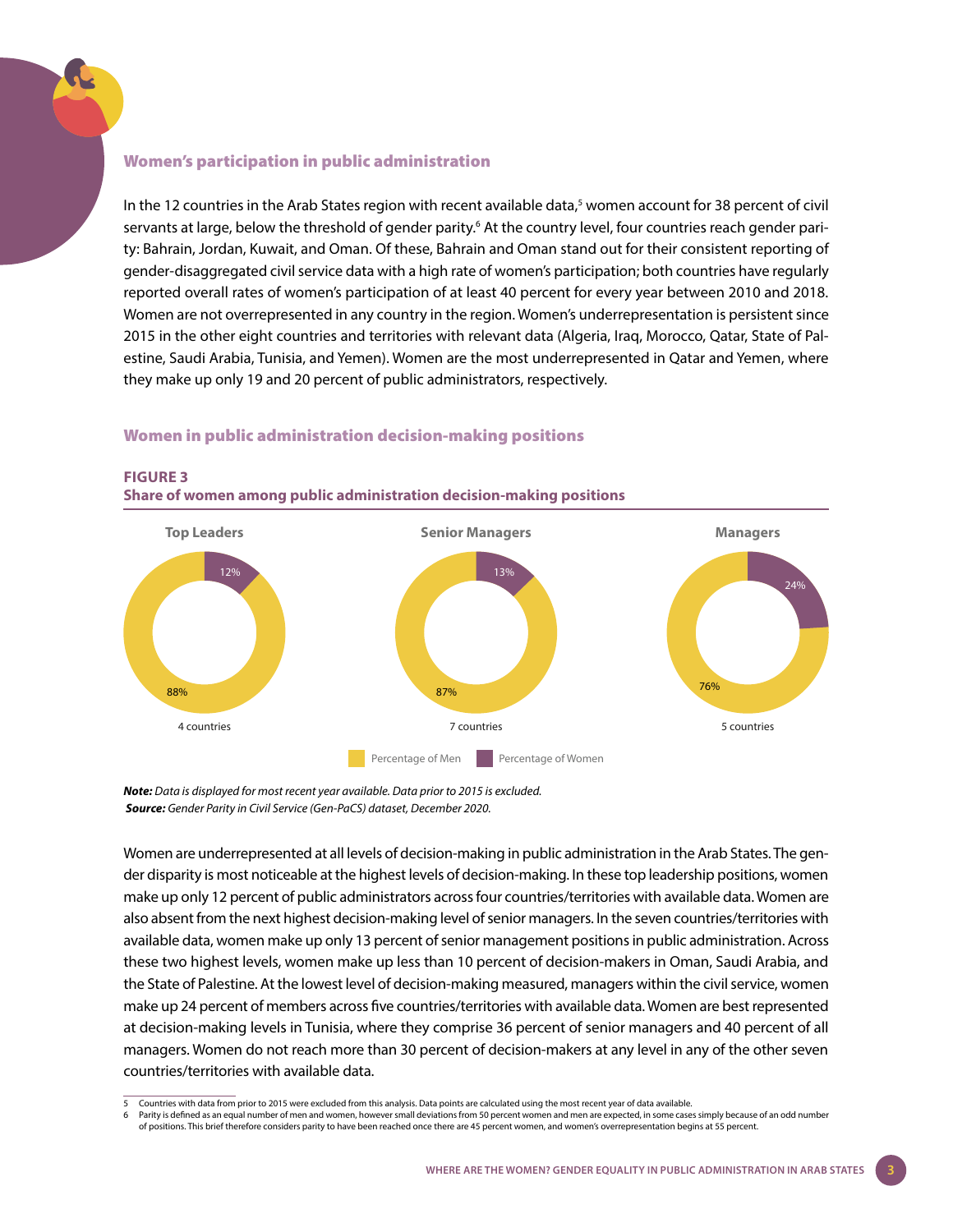## COVID-19 Leadership and Policy Response in the Arab States<sup>7</sup>

#### Women's representation on national COVID-19 task forces<sup>8</sup>

COVID-19 task forces are any executive branch institution created by the national government in response to the pandemic. There are 35 COVID-19 task forces across 17 countries/territories in the Arab States, including 16 task forces with data on membership and 35 task forces with leadership data. Women average just 14 percent of COVID-19 task force members in the region, ranging from 0 percent in Kuwait to 24 percent in Egypt. There are no task forces in the region that achieve gender parity, nor are there any task forces where women are overrepresented. Men lead 89 percent of task forces in the region, and there are only four women-led task forces in Egypt, Libya, Oman, and Qatar. Consistent with global patterns, women in Arab States countries are significantly underrepresented in all task force types, though they are better represented on task forces with a public health focus (21 percent) compared to economic or multi-sectoral task forces (11 percent). Egypt's "Committee for Supporting Irregular Workers," affected by economic repercussions of COVID-19, is chaired by the Minister of Planning and Economic Development, Dr. Hala El-Said, and stands out as one of the five economic task forces (out of 49) globally that is led by a woman.

### Gender sensitive COVID-19 policy response*<sup>9</sup>*

The UNDP/UN Women COVID-19 Global Gender Response Tracker identifies policy measures taken by governments in response to COVID-19 and analyzes them with a gender lens. In the Arab States region, 407 measures have been identified from 22 different countries/territories. Of these, 117 (29 percent) are gender sensitive in 18 countries/territories, including 46 measures tackling violence against women (11 countries), 60 focused on women's economic security (18 countries/territories), and only 11 measures (eight countries) that address the burden of unpaid care work. Among the measures targeting women's economic security, several countries/ territories, including Algeria, Bahrain, and Saudi Arabia, created programmes that provided additional income for workers in sectors where women are employed at higher rates than men, such as education and health care. Other programmes, such as those in Jordan and Morocco, were designed to promote women's employment through training in Science, Technology, Engineering, and Math (STEM) fields and business support.

### The Gender-Responsive Crisis Chamber in Iraq<sup>10</sup>

In July 2020, as part of ongoing efforts to assist the Iraqi Government's progress towards gender equality, UNDP supported Iraq's launch of the first Gender-Responsive Crisis Chamber (GRCC). The chamber includes women's rights activists and involves public institutions in the executive authority concerned with women's issues, including the Women's Empowerment Directorate, the Gender Team Leader in the Central Statistics Office, and the Ministry of Planning. The membership composition of the chamber is designed to ensure representation from marginalized communities, including women with disabilities and those from minority groups. While currently the GRCC works to ensure that COVID-19 public policy responses take into account the needs of Iraqi women and girls, in the long term it is set to become a permanent entity in charge of providing gender-informed policy making in times of crises and shaping recovery plans.

For the most up-to-date information on COVID-19 task forces and policy responses, visit <https://data.undp.org/gendertracker/>.

<sup>8</sup> UNDP-UN Women-UPITT. 2021. "COVID-19 Global Gender Response Tracker Task Force Dataset." Living database, version 2 (November 11, 2021). Accessible at [https://data.undp.org/](https://data.undp.org/gendertracker/) [gendertracker/.](https://data.undp.org/gendertracker/) 9 UNDP-UN Women. 2021. "COVID-19 Global Gender Response Tracker Policy Measures Dataset." Living database, version 3 (November 11, 2021). Accessible at [https://data.undp.org/](https://data.undp.org/gendertracker/)

[gendertracker/.](https://data.undp.org/gendertracker/) 10 Finkel, Müge Kökten, Melanie M. Hughes, and Joanna Hill. 2021. *Gender Equality in Public Administration*. New York, NY: UNDP and University of Pittsburgh. [https://www.undp.org/](https://www.undp.org/publications/global-report-gender-equality-public-administration)

[publications/global-report-gender-equality-public-administration.](https://www.undp.org/publications/global-report-gender-equality-public-administration)